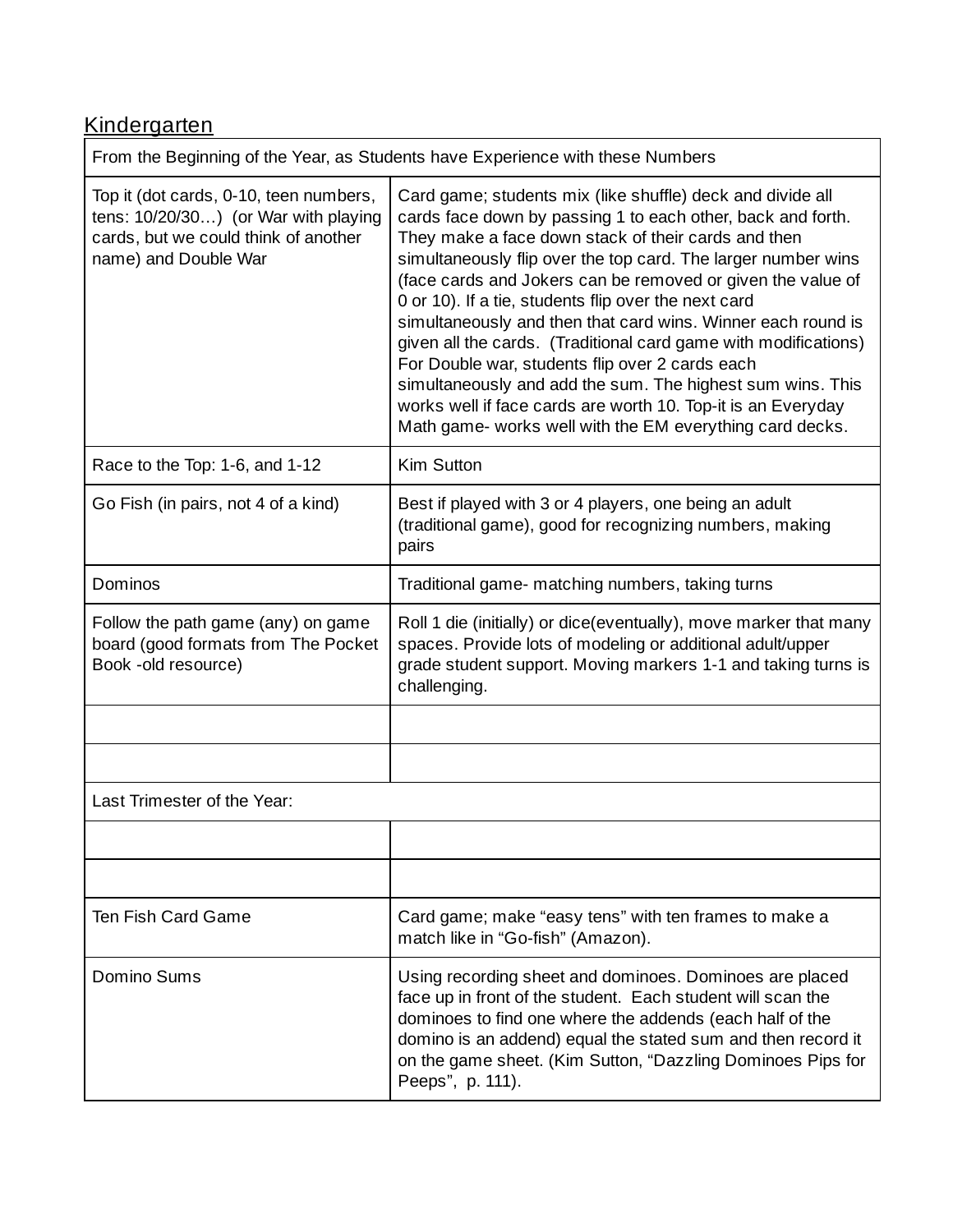#### 1st Grade

| Ten Fish Card Game                  | Card game; make "easy tens" with ten frames to make a<br>match like in "Go-fish" (Amazon).                                                                                                                                                                                                                                                                                                                                         |
|-------------------------------------|------------------------------------------------------------------------------------------------------------------------------------------------------------------------------------------------------------------------------------------------------------------------------------------------------------------------------------------------------------------------------------------------------------------------------------|
| Ten, Ten City or Ten, _____ City    | Using ten sided die and game board, role to make "easy tens"<br>to complete buildings. (Kim Sutton, "Math Fact Fluency",<br>p.103).                                                                                                                                                                                                                                                                                                |
| Bump it- Sums or Bump it-Difference | Using game board, double decahedron die, and<br>transparent chips; students roll addends on die then cover the<br>sum with chip. Students may "bump" the other player from<br>the spot. Bump it Difference variation. (Kim Sutton, "Math<br>Fact Fluency", p. 50).                                                                                                                                                                 |
| Domino Sums                         | Using recording sheet and dominoes. Dominoes are placed<br>face up in front of the student. Each student will scan the<br>dominoes to find one where the addends (each half of the<br>domino is an addend) equal the stated sum and then record it<br>on the game sheet. (Kim Sutton, "Dazzling Dominoes Pips for<br>Peeps", p. 111).                                                                                              |
| Pick a Domino- Before and After     | Using recording sheet and dominoes. Dominoes are placed in<br>a bag or bucket; the student pulls one domino out of the bag<br>and records it. Then the student will write the number that<br>comes before and after. (Kim Sutton, "Dazzling Dominoes<br>Pips for Peeps", p. 108).                                                                                                                                                  |
| Pick a Domino- What's Between       | Using recording sheet and dominoes. Dominoes are placed in<br>a bag or a bucket; the student pulls two dominoes recording<br>the dominoes in the given spaces on the sheet. Then the<br>student will write the number that comes between. (Kim<br>Sutton, "Dazzling Dominoes Pips for Peeps", p. 109).                                                                                                                             |
| Snap it!                            | Students are in small groups, each student has 10 or more<br>snap cubes. Students make a train of connecting cubes or<br>specified number then "break" or "snap' their train into two<br>parts; one part behind their back. Students go around the<br>circle and reveal one part to group and the other students<br>work out the full number combination. May be done whole<br>class. (Boaler, "Math Fluency - You Cubed", p. 13). |
| How many are Hiding?                | Students may work in pairs; each student has the same<br>number of snap cubes (or other objects) and a cup. Students<br>take turns hiding some of their cubes in the cup and show the<br>leftovers. The other student works out the answer to "How<br>many are hiding?" and say the full number combination. Use                                                                                                                   |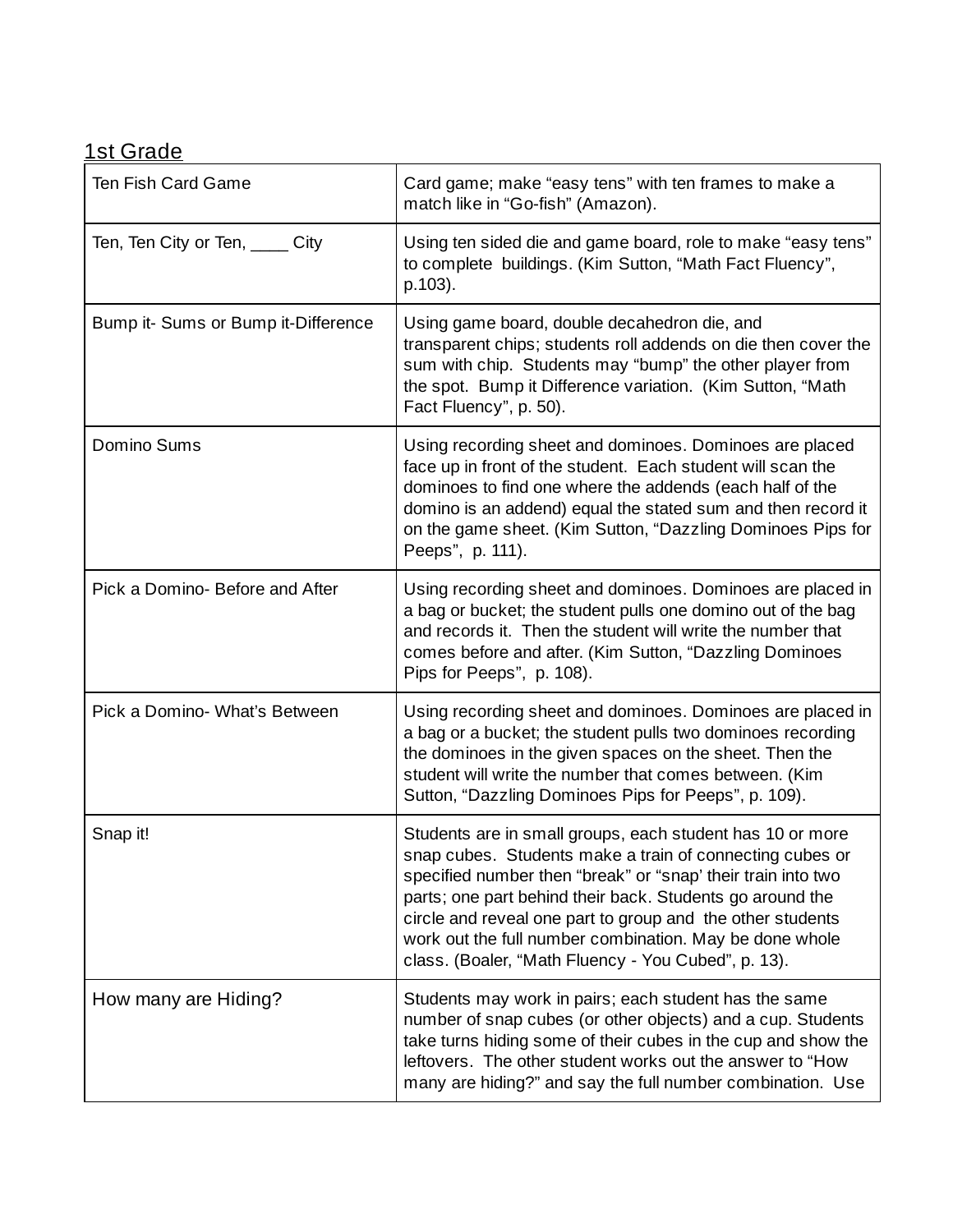|                               | sentence frame to help students say the full combination.<br>(Boaler, "Math Fluency - You Cubed", p. 14).                                                                                                                                                                                                                                                                                                                                       |
|-------------------------------|-------------------------------------------------------------------------------------------------------------------------------------------------------------------------------------------------------------------------------------------------------------------------------------------------------------------------------------------------------------------------------------------------------------------------------------------------|
| Tic-Tac-Toe: 4 Facts in a Row | Using one game board per pair of students, decahedron die<br>(10 sided), dry erase markers; one student uses X's and the<br>other O's. Students take turns rolling the die and then follow<br>the command on the game board (i.e. $+6$ ; students will add<br>"6" to whatever number they roll). The student will mark one<br>of the sums. Students take turns until one player gets four in<br>a row (Kim Sutton, "Math Fact Fluency", p. 62). |
|                               |                                                                                                                                                                                                                                                                                                                                                                                                                                                 |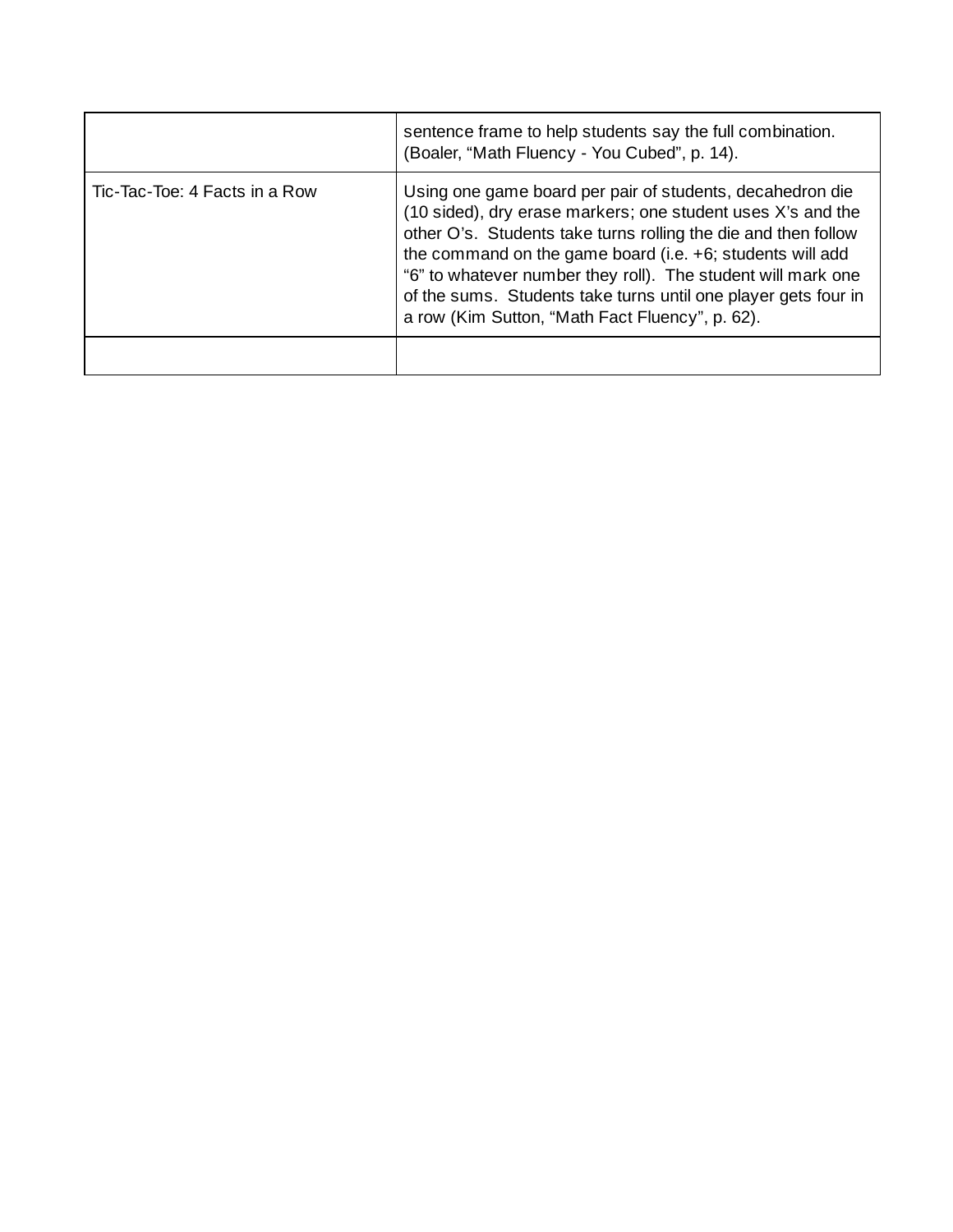## 2nd Grade

| Ten Fish Card Game                     | Card game; make "easy tens" with ten frames to make a match<br>like in "Go-fish" (Amazon).                                                                                                                                                                                                                                                                                                                                    |
|----------------------------------------|-------------------------------------------------------------------------------------------------------------------------------------------------------------------------------------------------------------------------------------------------------------------------------------------------------------------------------------------------------------------------------------------------------------------------------|
| Ten, Ten City or Ten, City             | Using ten sided die and game board, role to make "easy tens"<br>to complete buildings. (Kim Sutton, "Math Fact Fluency",<br>p.103).                                                                                                                                                                                                                                                                                           |
| Bump it- Sums or Bump<br>it-Difference | Using game board, double decahedron die, and<br>transparent chips; students roll addends on die then cover the<br>sum with chip. Students may "bump" the other player from the<br>spot. Bump it Difference variation. (Kim Sutton, "Math Fact<br>Fluency", p. 50).                                                                                                                                                            |
| Domino Sums                            | Using recording sheet and dominoes. Dominoes are placed<br>face up in front of the student. Each student will scan the<br>dominoes to find one where the addends (each half of the<br>domino is an addend) equal the stated sum and then record it<br>on the game sheet. (Kim Sutton, "Dazzling Dominoes Pips for<br>Peeps", p. 111).                                                                                         |
| <b>Stacked Domino Sums</b>             | Using recording sheet and dominoes. Dominoes are placed<br>face up in front of student. Student will scan dominoes to find<br>four dominoes to make two addends that equal the stated sum,<br>then record the addends on their sheet. (Kim Sutton, "Dazzling<br>Dominoes Pips for Peeps", p. 107).                                                                                                                            |
| How many are Hiding?                   | Students may work in pairs; each student has the same<br>number of snap cubes (or other objects) and a cup. Students<br>take turns hiding some of their cubes in the cup and show the<br>leftovers. The other student works out the answer to "How<br>many are hiding?" and say the full number combination. Use<br>sentence frame to help students say the full combination.<br>(Boaler, "Math Fluency - You Cubed", p. 14). |
| Pick a Domino- Before and After        | Using recording sheet and dominoes. Dominoes are placed in a<br>bag or bucket; the student pulls one domino out of the bag and<br>records it. Then the student will write the number that comes<br>before and after. (Kim Sutton, "Dazzling Dominoes Pips for<br>Peeps", p. 108).                                                                                                                                             |
| Pick a Domino- What's Between          | Using recording sheet and dominoes. Dominoes are placed in a<br>bag or a bucket; the student pulls two dominoes recording the<br>dominoes in the given spaces on the sheet. Then the student<br>will write the number that comes between. (Kim Sutton,<br>"Dazzling Dominoes Pips for Peeps", p. 109).                                                                                                                        |
| Top It                                 | Students work in pairs with a deck of cards (0-9; take out                                                                                                                                                                                                                                                                                                                                                                    |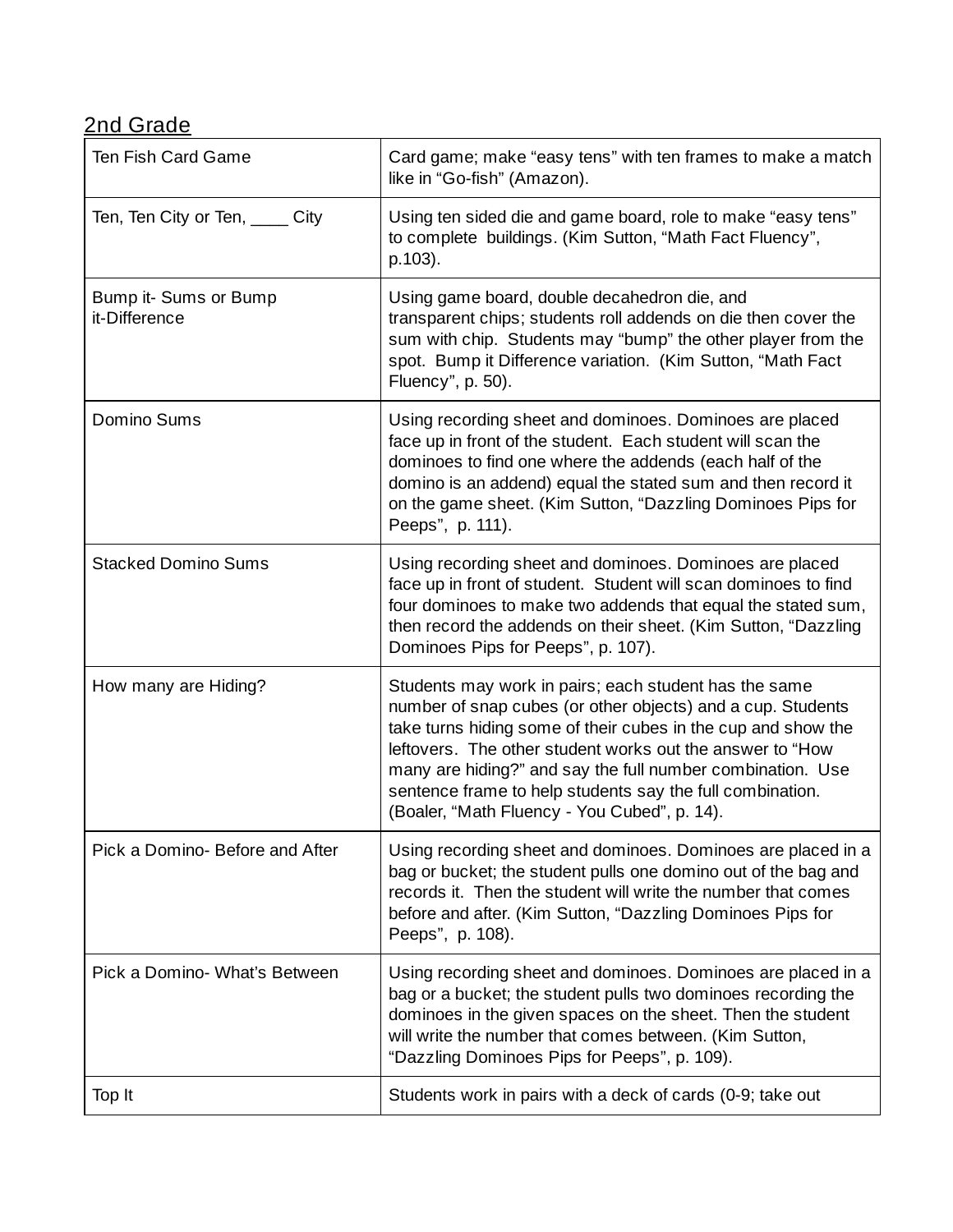|                                         | (addition or subtraction)<br>face cards and tens, jokers as<br>zero or some other face<br>card). Each student puts two cards face up in front of them;<br>these are the addends. Then they say the sum of the two<br>addends. The other player does the same for their two cards.<br>The player with the higher sum takes all the cards and the next<br>round begins. Play continues until players run out of cards. The<br>player with the most cards wins. May be played with<br>subtraction too! (Everyday Math Games).                                                                                                                                                                        |
|-----------------------------------------|---------------------------------------------------------------------------------------------------------------------------------------------------------------------------------------------------------------------------------------------------------------------------------------------------------------------------------------------------------------------------------------------------------------------------------------------------------------------------------------------------------------------------------------------------------------------------------------------------------------------------------------------------------------------------------------------------|
| Take Two for Ten                        | Students use one deck and play individually (like Solitaire).<br>Student places ten cards in front of them (two rows of five<br>cards each works well). Face cards are worth zero, and jokers<br>are worth ten. They make a ten by picking up two cards when<br>added together equal ten). Then they replace the two cards they<br>just picked up with another two cards from their deck. If the<br>player is stuck and cannot make another ten, they may place<br>another two cards down face up next to the original ten cards.<br>Student continues to make tens until they cannot make any<br>more tens and reach the "magic moment." (Kim Sutton, Math<br>Night - WA Elementary, 5/14/2019). |
| Race to the Top '100' (or '200', '500') | Played with partners. Using two 10-sided dice, students roll the<br>dice and use the numbers they roll as the two addends and<br>then come up with the sum. The sum is recorded on their<br>white-boards or recording sheet. The next turn the students will<br>need to add the total to the previous one, keeping a 'running<br>total'. The first student to reach the target number, '100', win.<br>May be played with a deck of cards too, simply draw two cards<br>(face cards J=11, Q=12, K=13).                                                                                                                                                                                             |
| Mouse Race for Cheese                   | Played with partners. Each student uses a game board,<br>transparent chips, and the double dice. Students take turns<br>rolling double dice. The sum of the two addends of the dice is<br>found. The player's mouse (chip) is moved the appropriate<br>number of spaces and the computational math problem is<br>recorded on the right column of the game board. The first player<br>to get their "mouse" to the cheese wins. Variation: subtraction.<br>(Kim Sutton, "Dynamic Dice", p.52-54).                                                                                                                                                                                                   |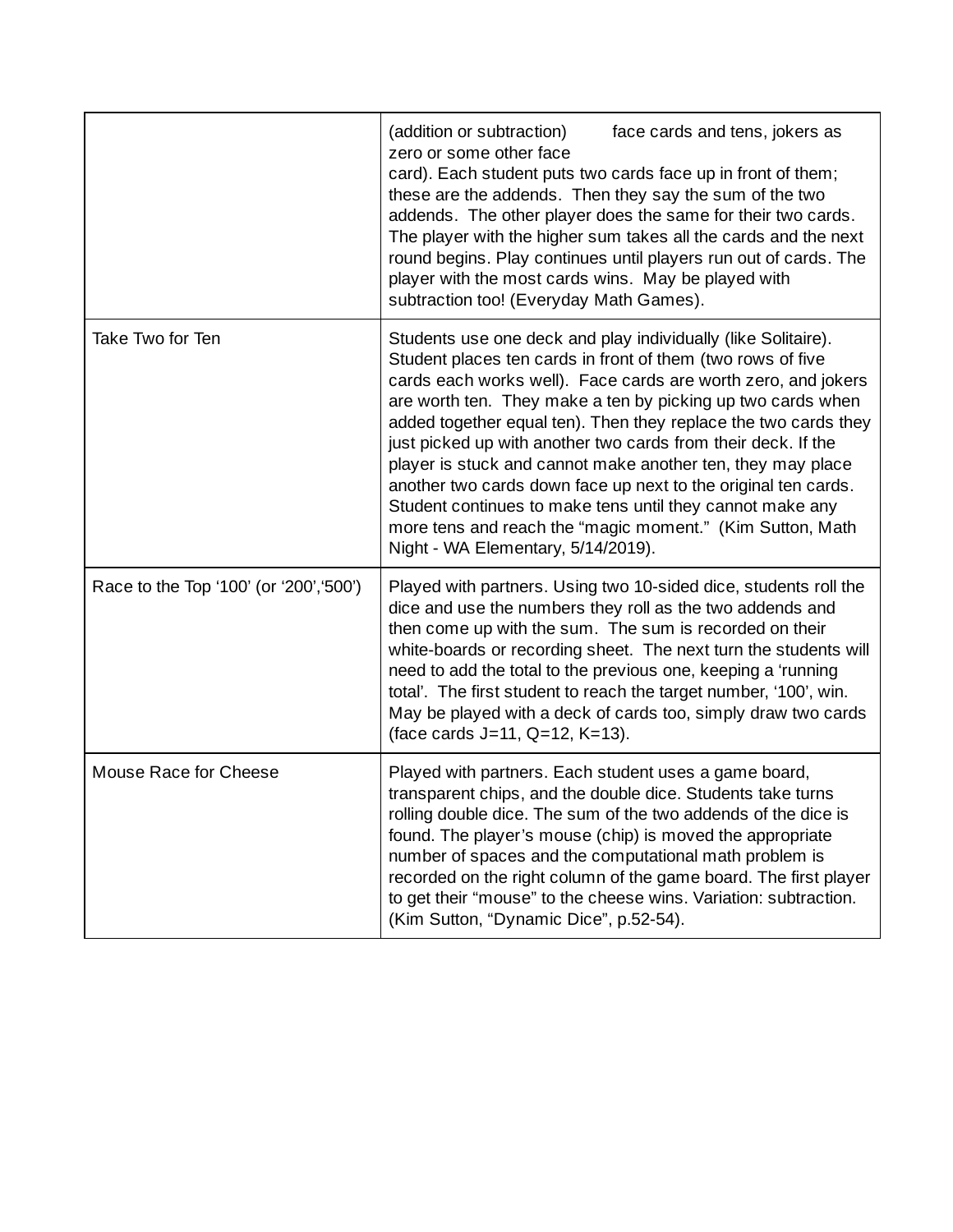## 3rd Grade

| Pepperoni Pizza                                         | Play with one or more players. Use a piece of paper (or<br>whiteboard), one dice per player, and a bucket of snap cubes or<br>disk markers per group. Each student rolls a die twice. The first<br>roll tells them how many pizzas to draw. The second rolls tells<br>them how many pepperonis to put on EACH pizza (student will<br>use the snap cubes or disk markers as the pepperoni). Then<br>the student writes the number sentence that will help them<br>answer the question, "How many pepperonis in all?" Start with<br>six sided die, then progress to ten sided die. (Boaler, "Math<br>Fluency - You Cubed", p. 13).                                                                                                                                                                                                                                                          |
|---------------------------------------------------------|-------------------------------------------------------------------------------------------------------------------------------------------------------------------------------------------------------------------------------------------------------------------------------------------------------------------------------------------------------------------------------------------------------------------------------------------------------------------------------------------------------------------------------------------------------------------------------------------------------------------------------------------------------------------------------------------------------------------------------------------------------------------------------------------------------------------------------------------------------------------------------------------|
| How Close to 100?                                       | Play with two players, two dice (6-sided) and one recording<br>sheet. Two students share a blank 100 grid. The first player<br>rolls both dice; the numbers that come up are the numbers the<br>student uses to make an array on the 100 grid. They can put<br>the array anywhere on the grid, but the goal for the game is to<br>fill up the grid. After the player draws the array on the grid, they<br>will record the number sentence at the bottom that describes<br>the array they just drew. The second player then rolls the dice<br>and repeats the process. The game ends when both players<br>have rolled the dice and cannot put any more arrays on the grid.<br>Finish the game by asking the class "How close to 100 can you<br>get?". Game may be played as single player where each<br>student has their own number grid.<br>(Boaler, "Math Fluency - You Cubed", p. 11). |
| 10 Rolls Game                                           | Students work in pairs. Using board/data recording sheet,<br>double standard dice, and transparent chips. Players<br>take turns rolling double dice. The student finds the sum<br>of the two numbers (addends) rolled. Students cover the<br>sum with a chip on the left hand column of the board/data<br>recording sheet. Each of the 10 rolls gets a chip. Students may<br>stack chips, one on top of the other, if they roll the sum more<br>than once. After 10 rolls, students count the number of chips on<br>each number in the left hand column and use that number to<br>complete "the groups of" statement. At the end of 10 rolls,<br>players total up the products for their score. This game may be<br>played with the winner having the greatest or least score. (Kim<br>Sutton, "Dynamic Dice", p.30-31).                                                                  |
| Top It -(addition,<br>subtraction or<br>multiplication) | Students work in pairs with a deck of cards (0-9; take out face<br>cards and tens, jokers as zero or some other face card). Each<br>student puts two cards face up in front of<br>them; these are the addends. Then they say the sum<br>of the two addends. The other player does the same<br>for their two cards. The player with the higher sum                                                                                                                                                                                                                                                                                                                                                                                                                                                                                                                                         |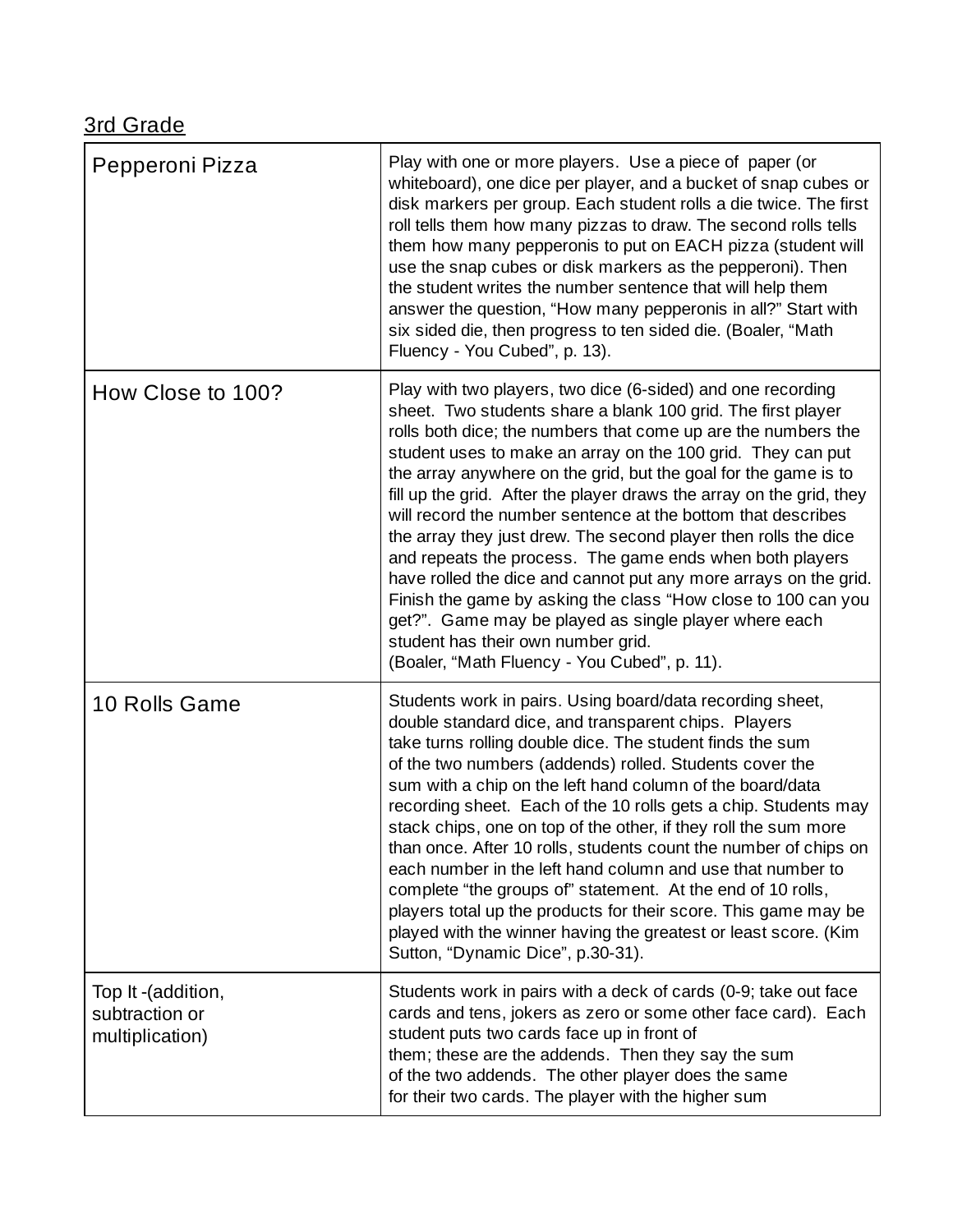|                                                             | takes all the cards and the next round begins. Play<br>continues until players run out of cards. The player with<br>the most cards wins. May be played with subtraction<br>or multiplication too! (Everyday Math Games).                                                                                                                                                                                                                                                                                                                                                                                                                                                                                                                                                                     |
|-------------------------------------------------------------|----------------------------------------------------------------------------------------------------------------------------------------------------------------------------------------------------------------------------------------------------------------------------------------------------------------------------------------------------------------------------------------------------------------------------------------------------------------------------------------------------------------------------------------------------------------------------------------------------------------------------------------------------------------------------------------------------------------------------------------------------------------------------------------------|
| Bump It Sums,<br>Bump it Difference,<br>Or Bump It Products | Pairs use a game board, double decahedron die, and<br>transparent chips; students roll addends on die then<br>cover the sum with chip. Students may "bump" the other player<br>from the spot. Bump it Difference variation, players roll the<br>whole (minuend) and the part (subtrahend) and find the<br>difference then cover that number with a chip. Bump It Products<br>variation- players roll the factors on die then cover the product<br>with a chip (Kim Sutton, "Math Fact Fluency", p. 50).                                                                                                                                                                                                                                                                                      |
| Race to the Top '100'<br>(or '200', '500")                  | Played with partners. Using two 10-sided dice, students<br>roll the dice and use the numbers they roll as the two addends<br>and then come up with the sum. The sum is recorded on their<br>white-boards or recording sheet. The next turn the students will<br>need to add the total to the previous one, keeping a 'running<br>total'. The first student to reach the target number, '100', win.<br>May be played with a deck of cards too, simply draw two cards<br>(face cards J=11, Q=12, K=13).                                                                                                                                                                                                                                                                                        |
| Time Tables Spin; or<br>Spin & Multiply                     | Using the board/templates for each time tables fact family,<br>a paperclip and a pencil, students spin and must solve the<br>multiplication problem and record it with the solution on the left.<br>Students continue until they have solved each problem.<br>Variation: Spin & Multiply for differentiation for students who<br>exhibit math fact fluency and are ready for multi digit<br>multiplication (multi digit repeated addition).<br>(We are Teachers, link:<br>https//:www.weareteachers.com/multiplication-games-printable/<br>spinners)                                                                                                                                                                                                                                         |
| <b>Fraction Match-up</b>                                    | Using game boards (there are many varieties from which<br>to choose), double standard dice, and transparent chips.<br>Players decide if they are playing "blackout" (or area game),<br>five in a row, parallel lines, perpendicular lines game, or<br>perimeter game. Players take turns rolling the double dice; the<br>smallest number rolled is always the numerator while the<br>largest is always the denominator (students will not roll an<br>improper fraction in this game ). For each fraction rolled,<br>students state the fraction out loud and then state the meaning<br>of that fraction (i.e. "% means 2 of 5 equal parts of one whole").<br>If the picture of the fraction is on the game board, then it is<br>covered with a chip. (Kim Sutton, "Dynamic Dice", p. 38-51). |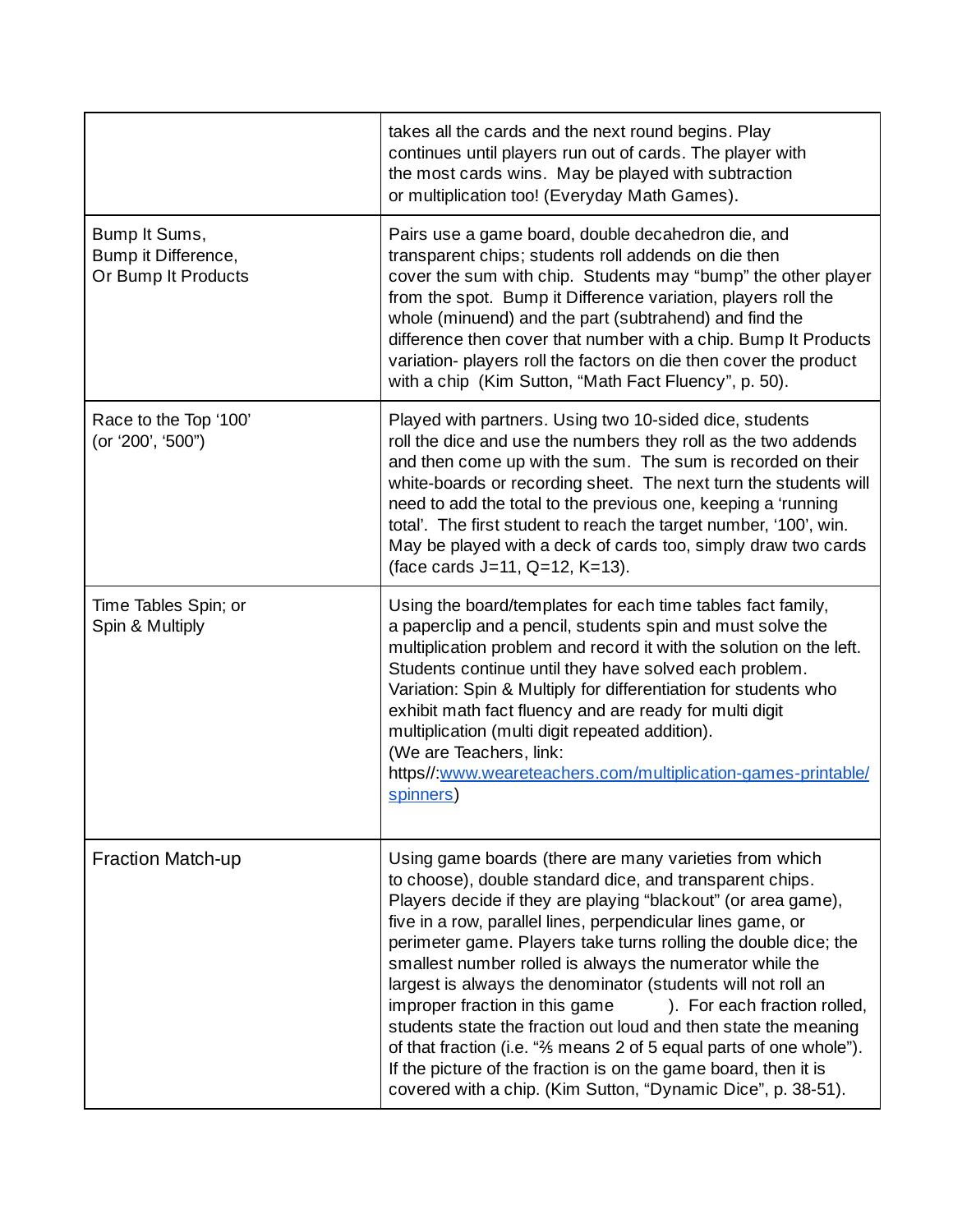| <b>Triangle Fact</b><br><b>Families</b> | Everyday Math triangle fact cards or Jo Boaler's You<br>Cubed cards. Students may work in pairs or individually<br>practicing multiplication/division math facts. Students state the<br>math fact two ways, making two piles as they go of facts they<br>know and facts they need to practice. The facts they need to<br>practice may be written down in two ways (using commutative<br>property) and turned in at the end of the center. (Everyday<br>Math triangle fact cards, or Boaler, "Math Fluency - You<br>Cubed").                                           |
|-----------------------------------------|-----------------------------------------------------------------------------------------------------------------------------------------------------------------------------------------------------------------------------------------------------------------------------------------------------------------------------------------------------------------------------------------------------------------------------------------------------------------------------------------------------------------------------------------------------------------------|
| <b>Expanded Notation</b>                | Students work individually using recording sheet and<br>decahedron double dice. Students roll the double dice; the<br>inside die is the ones and the outside die is the tens. The<br>double digit number is recorded in the box on the left in standard<br>form then the student circles how many tens and record the<br>digit, then circles how many ones and records the digit<br>(expanded form). Game may be modified as a decimal version<br>where the inside die is the hundredths and the outside die is the<br>tenths. (Kim Sutton, "Dynamic Dice", p.90-93). |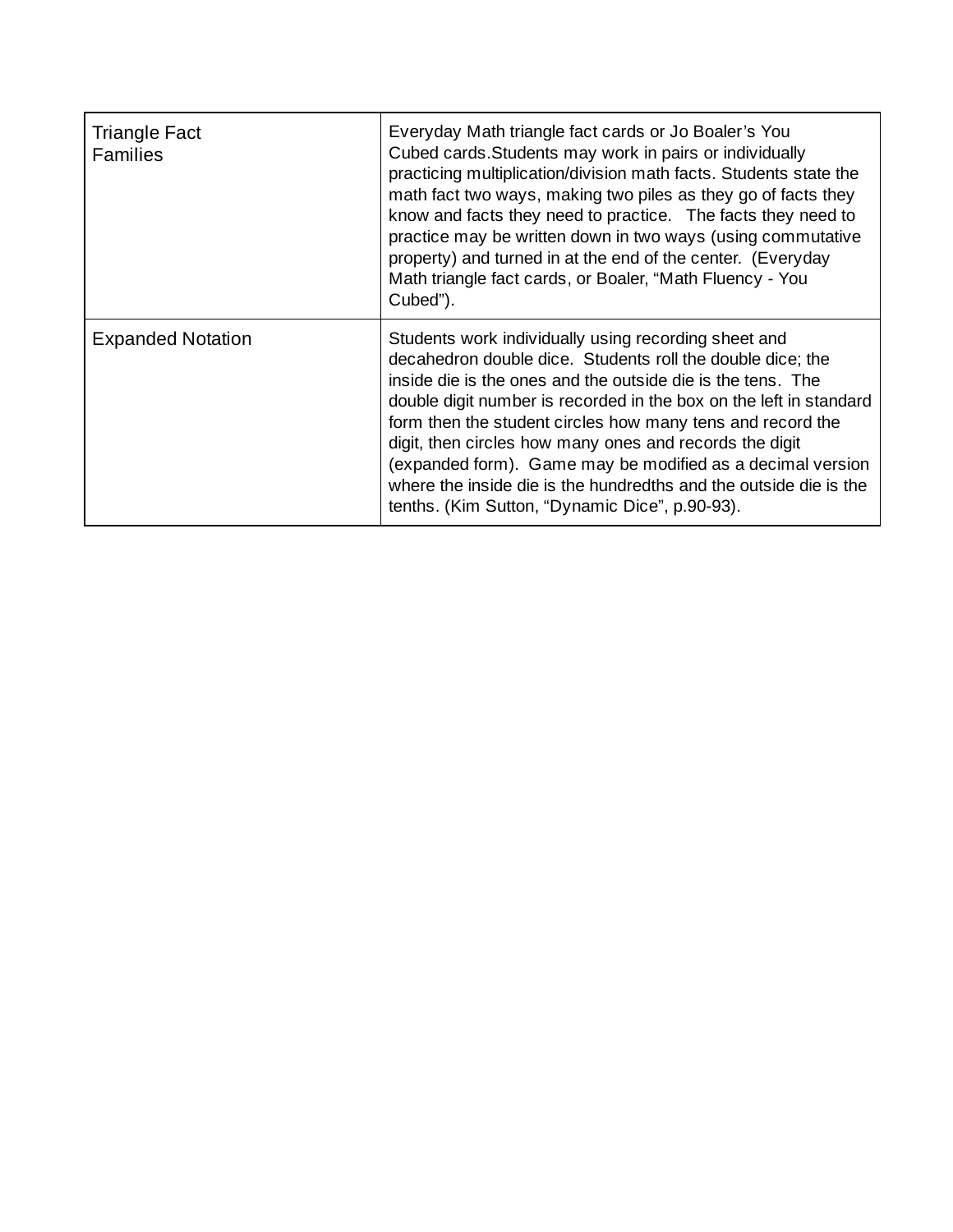#### 4th Grade & 5th Grade

| 10 Rolls Game                                                     | Students work in pairs. Using board/data recording sheet,<br>double standard dice, and transparent chips. Players<br>take turns rolling double dice. The student finds the sum<br>of the two numbers (addends) rolled. Students cover the<br>sum with a chip on the left hand column of the board/data<br>recording sheet. Each of the 10 rolls gets a chip.<br>Students may stack chips, one on top of the other, if they<br>roll the sum more than once. After 10 rolls, students count<br>the number of chips on each number in the left hand<br>column and use that number to complete "the groups of"<br>statement. At the end of 10 rolls, players total up the<br>products for their score. This game may be played with<br>the winner having the greatest or least score. (Kim Sutton,<br>"Dynamic Dice", p.30-31). |
|-------------------------------------------------------------------|-----------------------------------------------------------------------------------------------------------------------------------------------------------------------------------------------------------------------------------------------------------------------------------------------------------------------------------------------------------------------------------------------------------------------------------------------------------------------------------------------------------------------------------------------------------------------------------------------------------------------------------------------------------------------------------------------------------------------------------------------------------------------------------------------------------------------------|
| Top It<br>(addition, subtraction,<br>multiplication or fraction)  | Students work in pairs with a deck of cards (0-9; take<br>out face cards and tens, jokers as zero or some other or<br>face card). Each student puts two cards face up in front<br>of them; these are the addends. Then they say the sum of<br>the two addends. The other player does the same for<br>their two cards. The player with the higher sum takes all<br>the cards and the next round begins. Play continues until<br>players run out of cards. The player with the most cards<br>wins. May be played with subtraction, multiplication, or<br>fractions too! (Everyday Math Games).                                                                                                                                                                                                                                |
| Bump It Sums,<br><b>Bump it Difference</b><br>Or Bump It Products | Pairs use a game board, double decahedron die, and<br>transparent chips; students roll addends on die then<br>cover the sum with chip. Students may "bump" the other<br>player from the spot. Bump it Difference variation -<br>players roll the whole (minuend) and the part<br>(subtrahend) and find the difference then cover that<br>number with a chip. Bump It Products variation- players<br>roll the factors on die then cover the product with a chip<br>(Kim Sutton, "Math Fact Fluency", p. 50).                                                                                                                                                                                                                                                                                                                 |
| Race to the Top '100'<br>(or '200', '500")                        | Played with partners. Using two 10-sided dice, students<br>roll the dice and use the numbers they roll as the two<br>addends and then come up with the sum. The sum is<br>recorded on their white-boards or recording sheet. The<br>next turn the students will need to add the total to the<br>previous one, keeping a 'running total'. The first student                                                                                                                                                                                                                                                                                                                                                                                                                                                                  |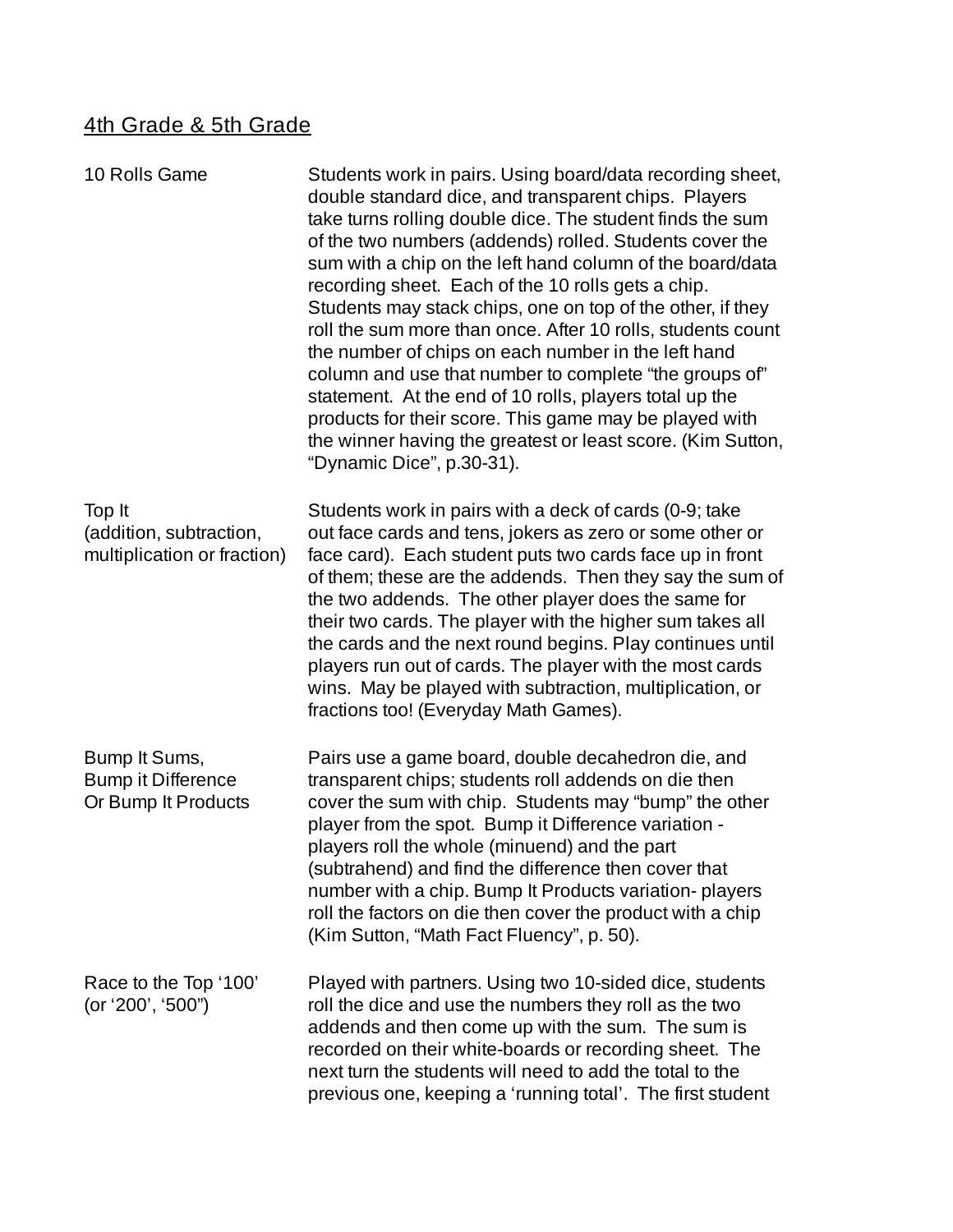|                               | to reach the target number, '100', win. May be played<br>with a deck of cards too, simply draw two cards (face<br>cards J=11, Q=12, K=13).                                                                                                                                                                                                                                                                                                                                                                                                                                                                                                                                                                                                                                                                                        |
|-------------------------------|-----------------------------------------------------------------------------------------------------------------------------------------------------------------------------------------------------------------------------------------------------------------------------------------------------------------------------------------------------------------------------------------------------------------------------------------------------------------------------------------------------------------------------------------------------------------------------------------------------------------------------------------------------------------------------------------------------------------------------------------------------------------------------------------------------------------------------------|
| <b>Fraction Match-up</b>      | Using game boards (there are many varieties from<br>which to choose), double standard dice, and transparent<br>chips. Players decide if they are playing "blackout" (or<br>area game), five in a row, parallel lines, perpendicular<br>lines game, or perimeter game. Players take turns rolling<br>the double dice; the smallest number rolled is always the<br>numerator while the largest is always the denominator<br>(students will not roll an improper fraction in this game).<br>For each fraction rolled, students state the fraction out<br>loud and then state the meaning of that fraction (i.e. "%<br>means 2 of 5 equal parts of one whole"). If the picture of<br>the fraction is on the game board, then it is covered with a<br>chip. (Kim Sutton, "Dynamic Dice", p. 38-51).                                    |
| <b>Triangle Fact Families</b> | Everyday Math triangle fact cards or Jo Boaler's You<br>Cubed cards. Students may work in pairs or individually<br>practicing multiplication/division math facts. Students<br>state the math fact two ways, making two piles as they go<br>of facts they know and facts they need to practice. The<br>facts they need to practice may be written down in two<br>ways (using commutative property) and turned in at the<br>end of the center. (Everyday Math triangle fact cards, or<br>Boaler, "Math Fluency - You Cubed").                                                                                                                                                                                                                                                                                                       |
| Let's Standardize             | Using data recording sheet and place value dice, working<br>in pairs each student rolls the place value dice and records the<br>expanded form of the number rolled. Then the student will<br>standardize the number and record that in the last column. The<br>next player does the same, rolling the dice and recording the<br>standard and expanded form of the number rolled. Once the<br>recording sheets are filled up, each student adds the numbers<br>to come up with a total for their sheet. Winners may be the<br>player with the greatest or least sum (you may use the less<br>than or greater than spinner to determine criteria for the<br>winner). Teachers should match grade level standards to<br>determine which place value dice are best to use for each<br>grade (Kim Sutton, "Dynamic Dice", p. 126-132). |
| <b>Factor Bingo</b>           | Using game board, number cards 2-10, Factor Bingo game                                                                                                                                                                                                                                                                                                                                                                                                                                                                                                                                                                                                                                                                                                                                                                            |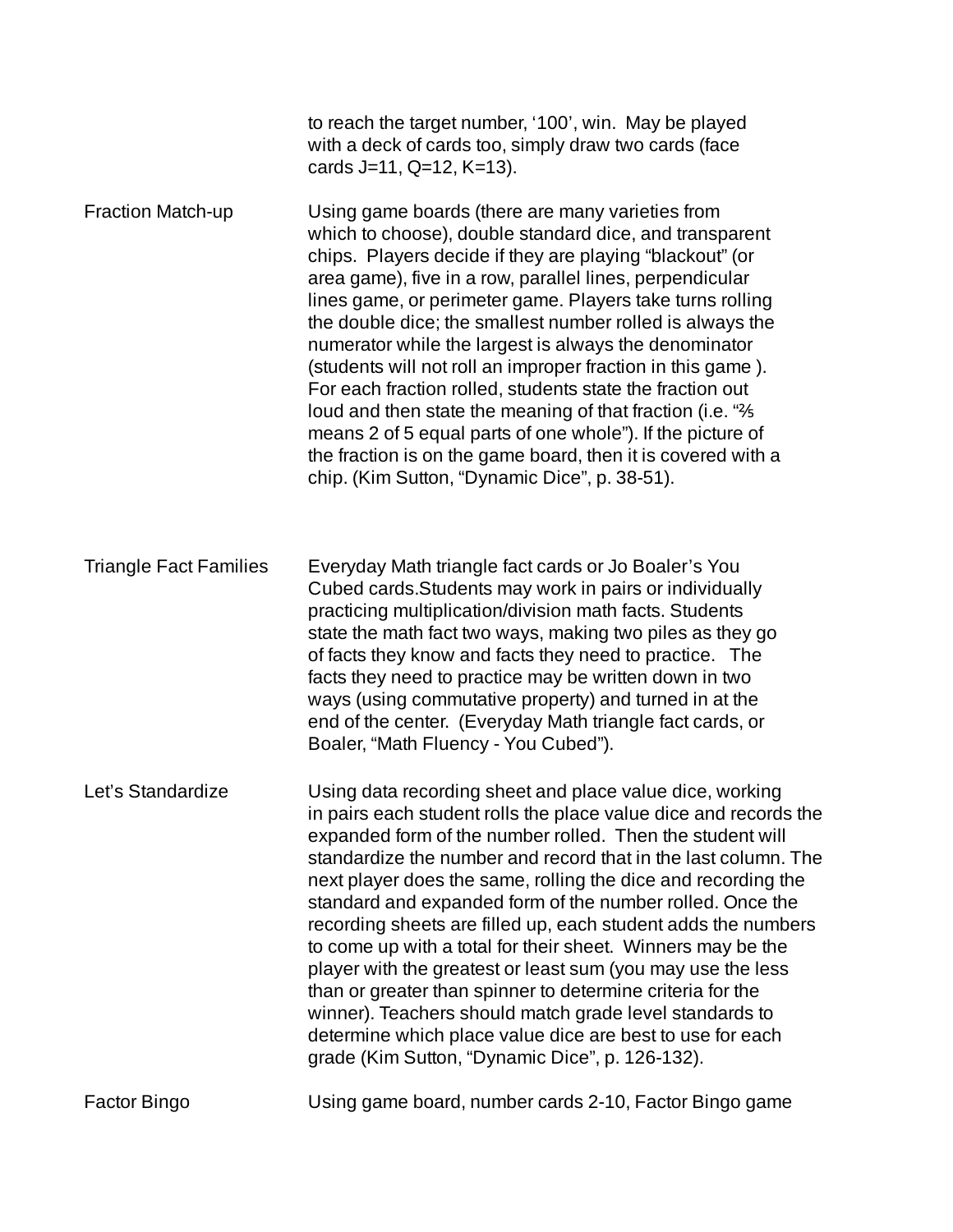mat (Math Masters, p. G19), and 12 clear counters. Each student fills in their game board using any number listed (numbers should not be put in the grid in order). Then students pair up, placing shuffled deck of cards face down between them. One student pulls a card, that number is the "factor". Players check their grid for a product that has that number as a factor. Players who find a product cover it with a clear counter; each player may only cover one product for each card that is turned over. Play continues as another card is turned over. The first player to get five counters in a row, column or diagonal calls out "BINGO" and wins the game. Factor Captor Using factor captor grid (Math Masters, p.G15-16), clear counters and multiplication table up to 12 for reference. Playing in pairs, player one covers a two digit number on the board and records the number on their tally sheet; this is player 1's score for the round. Player two covers all the factors of player 1s number. Player 2 finds the sum of the factors and records it on the tally sheet. This is player 2s score for the round. If player 2 misses any factors, player 1 may cover the number and add it to their score. In the next round, players switch roles and repeat the steps above. Note: a factor may only be covered once during a round and any number that is covered by a counter may not be used again. Also- the first player in any round may not cover a number less than ten unless there are no other options on the board. Play continues until all numbers on the board are covered (or time runs out). The player with the higher score wins the

game. (Everyday Math Games, Student Reference Book, p.

Fraction Match Everyday Math Games. Using one set of Everyday Math fraction cards and one set of wild cards. Playing with two-four players, students match their cards to an equivalent fraction trying to get rid of all their cards. Shuffle both decks together and deal each player 7 cards and place the remaining deck face down in the middle, turning the top card over. This is the target card. Players take turns trying to match the target card from a card in their hands. A "match" is an equivalent fraction card, a card with a like denominator, or a wild card with the player stating an equivalent fraction, but not the same one just played. The "match" card played on top is the new target card. If the player has no match, they pick up one card from the deck. Play ends when one player runs out of cards, there

258).